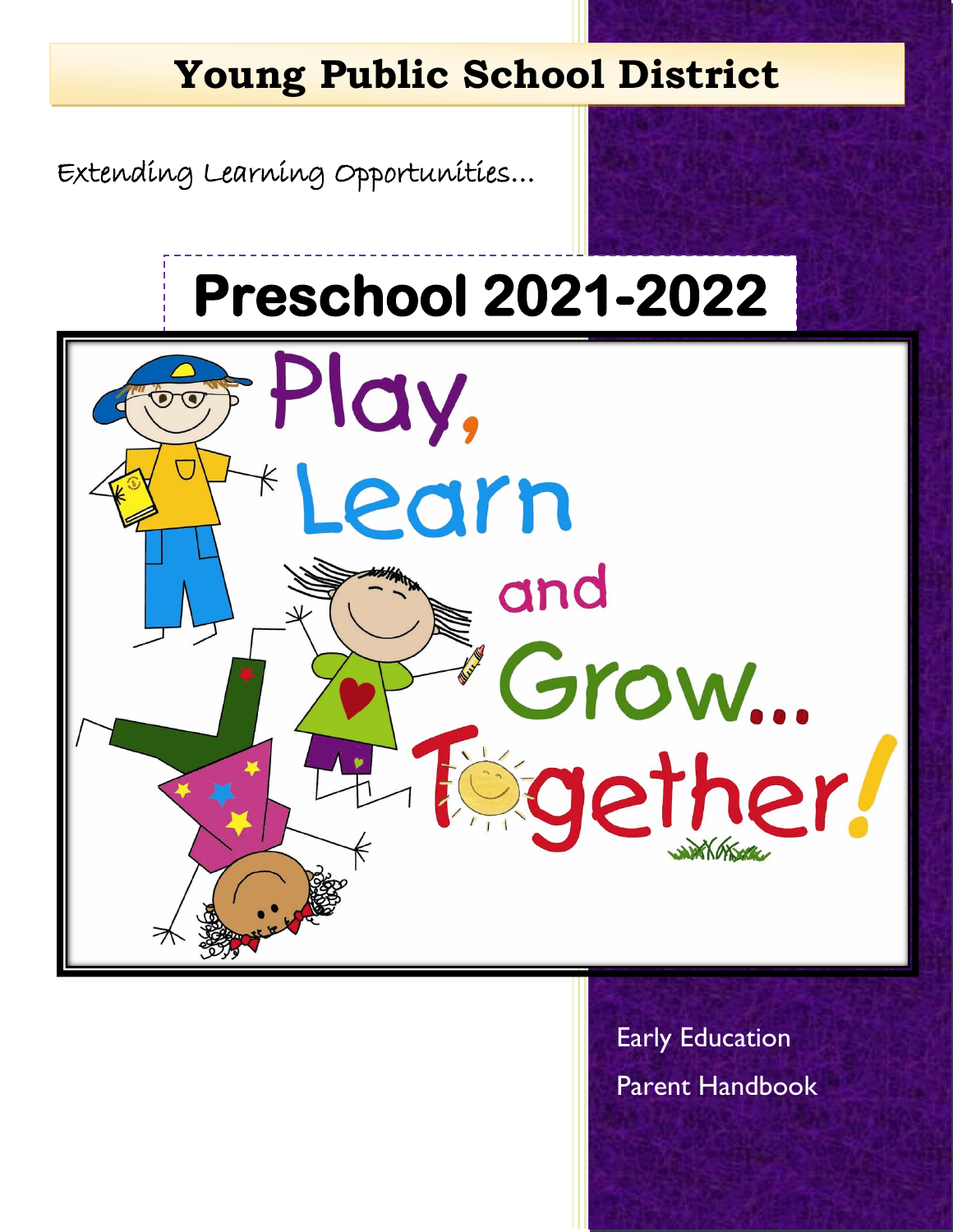# **Contents**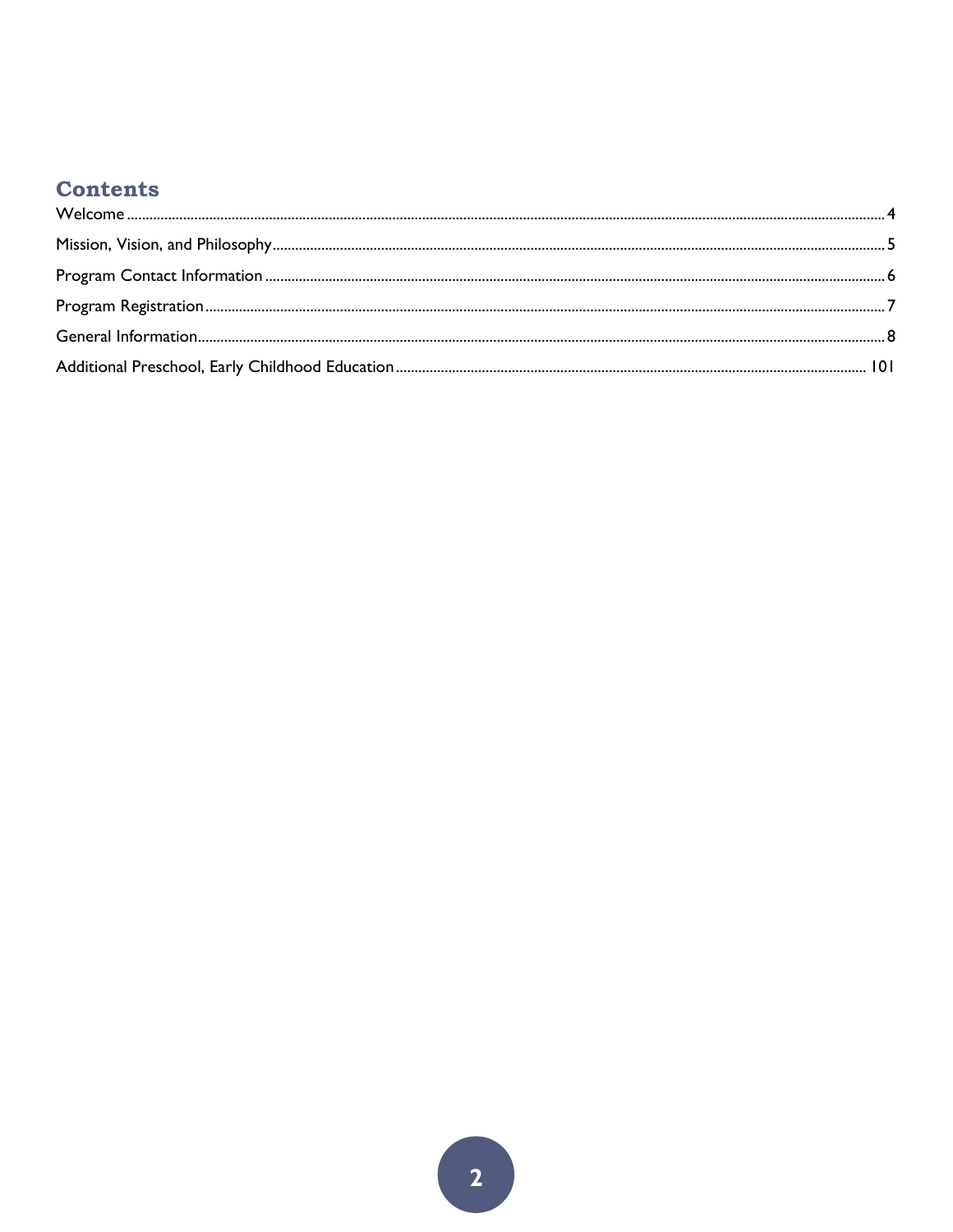# **Young Public School District**

# **Early Education Parent Handbook**

Preschool Developmental Preschool

> Physical Address: 46878 Hwy 288 Young, AZ 85554

> Mailing Address: PO Box 390 Young, AZ 85554

> > 928-462-3244

Teacher: Katie Clemmer 928-462-3244 x1028 kclemmer@youngschool.org

Young Unified School District prohibits discrimination based on race, gender, color, national origin, handicap, or age.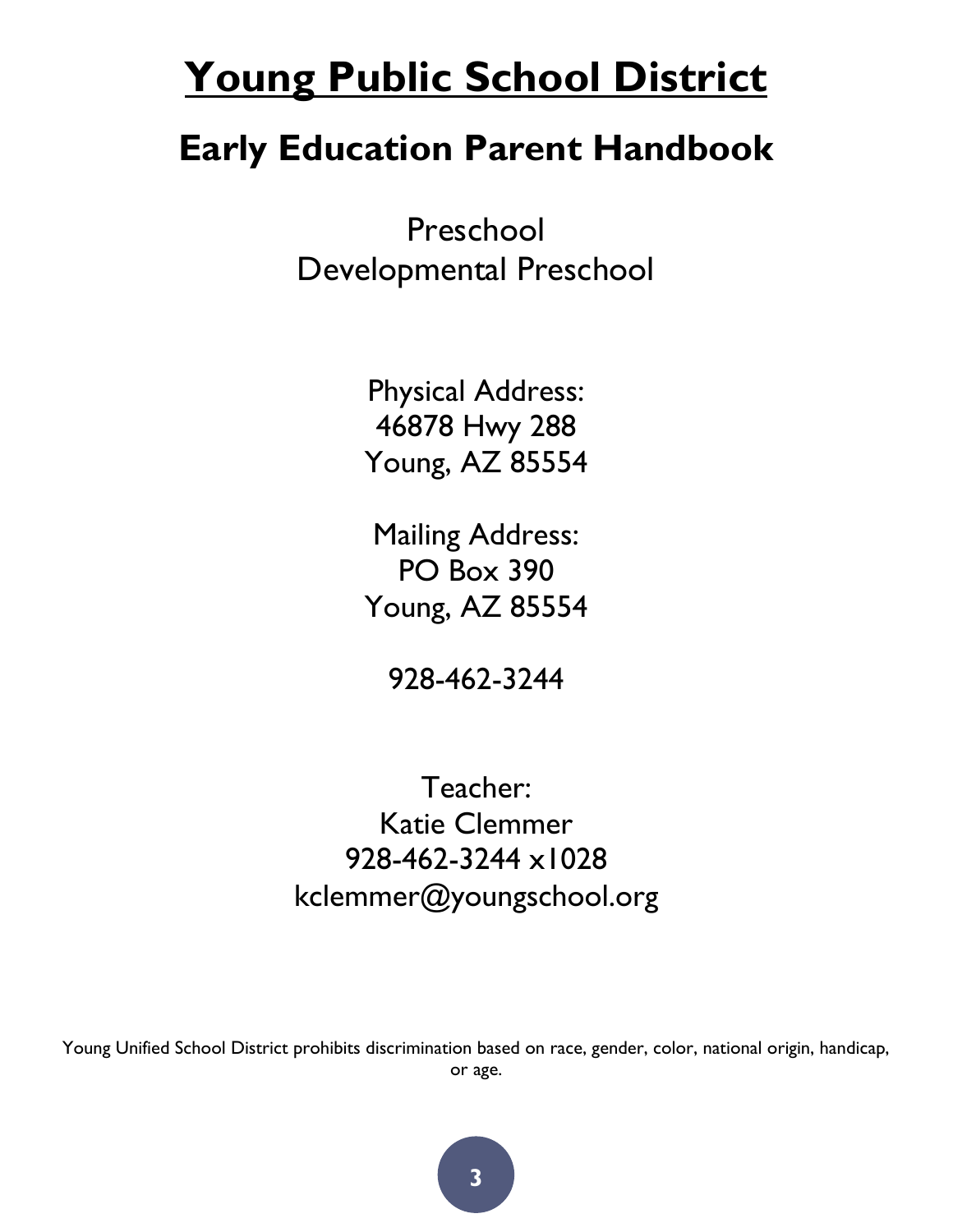## <span id="page-3-0"></span>**Welcome**

Greetings,

It is with great pleasure that we welcome you to the Young Unified School District Early Education Program. It is our goal to provide quality early childhood experiences to the children in our community. The education our children get in their early years lays the groundwork for later years in education.

We aim to provide age-appropriate experiences that are fun and that allow for social time as well as learning. Our preschool program will provide developmental screenings, interventions, and services to children that are in need of early intervention.

We look forward to serving you and your family in your early education needs. It is our consistent goal to provide safe quality care, if you feel we ever fall short of that goal I urge you to reach out to me.

Sincerely,

Katie Clemmer Preschool Lead 928-462-3244 x1028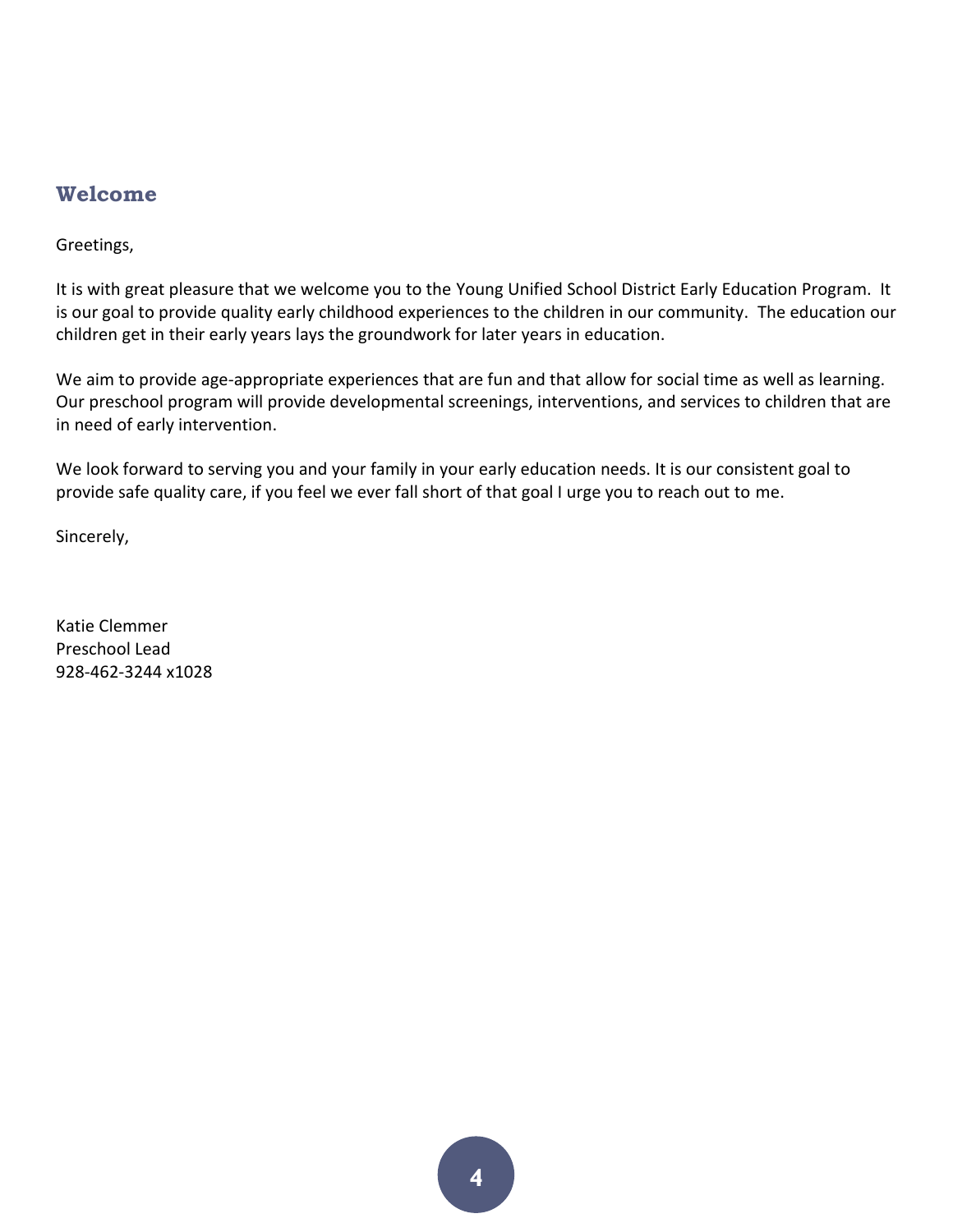## **Mission, Vision, and Philosophy**

#### <span id="page-4-0"></span>**Mission Statement**

Our mission is to build a foundation of learning by providing stimulating, child-centered opportunities where children learn through exploration of their environment, while preparing for kindergarten.

#### **Vision Statement**

The Young School District Early Education Program will become a cornerstone in our children's early experiences. This will be accomplished by providing a loving, caring, structured atmosphere that strives to provide outstanding services that support your child's growth.

#### **Philosophy Statement**

Our first and foremost ethical responsibility is to treat children with respect and dignity in a healthy and caring environment.

We are dedicated to providing a warm nurturing environment that allows children to grow and develop for long term educational success. Our staff will guide children through an array of experiences that fosters each child's social, emotional, physical, and academic needs.

We understand that children are naturally curious and promote open play and interest based learning centers. We provide for arranged engagement through the utilization of Teaching Strategies Creative Curriculum, science inquiry, problem solving, and literacy. We provide a challenging purposeful environment through a variety of activities and learning opportunities.

We appreciate the trust and confidence our families have placed in us. In exchange for this trust and confidence we will work diligently to assure each child is provided with a healthy and comfortable learning environment that is challenging, engaging, and fosters a love of learning and respect. We will value our families input, respect students' individual needs, and work with families to assure all children are ready for their next step in education.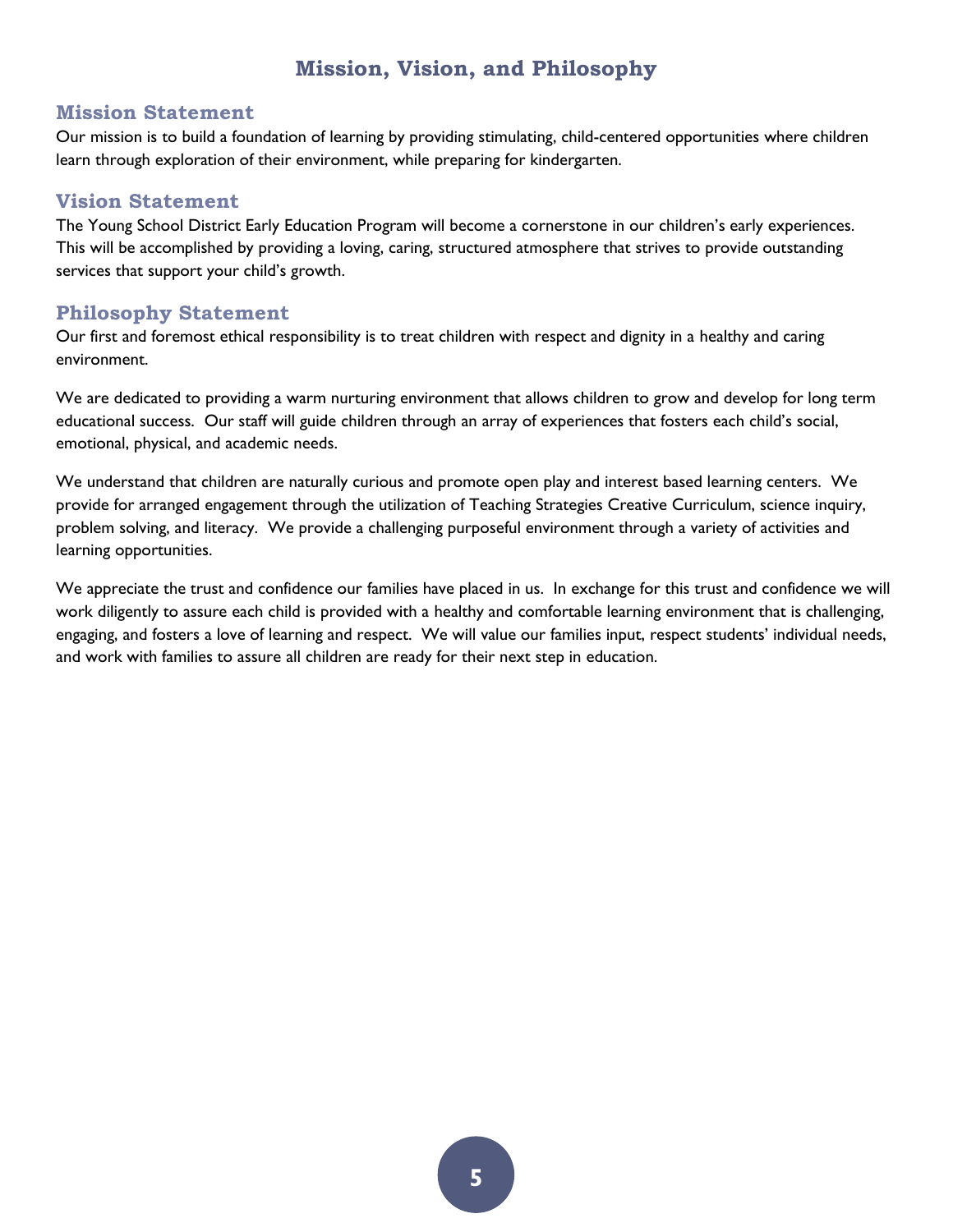# **Program Information**

### <span id="page-5-0"></span>**Contact Information**

| Patrick O'Donnell, Administrator                  | 928-462-3244 x 1007 podonnell@youngschool.org |
|---------------------------------------------------|-----------------------------------------------|
| Heather Jackson, Dir. of Student Support Services | 928-462-3244 x 1010 hjackson@youngschool.org  |
| Katie Clemmer, Director & Teacher                 | 928-462-3244 x 1028 kclemmer@youngschool.org  |
| Stephanie Rider, CFO                              | 928-462-3244 x 1002 srider@youngschool.org    |
| Colette Zienka, Secretary                         | 928-462-3244 x1000 czienka@youngschool.org    |

# **Program Contacts**

| Department of Health Services, Licensing | $(602)$ 364-2539  |
|------------------------------------------|-------------------|
| Department of Economic Services          | $(602)$ 542-4446  |
| <b>First Things First</b>                | $(602)771 - 5100$ |
| Department of Developmental Delays       | (844) 770-9500    |
| AZ Early Intervention Program (under 3)  | 1-888-592-0140    |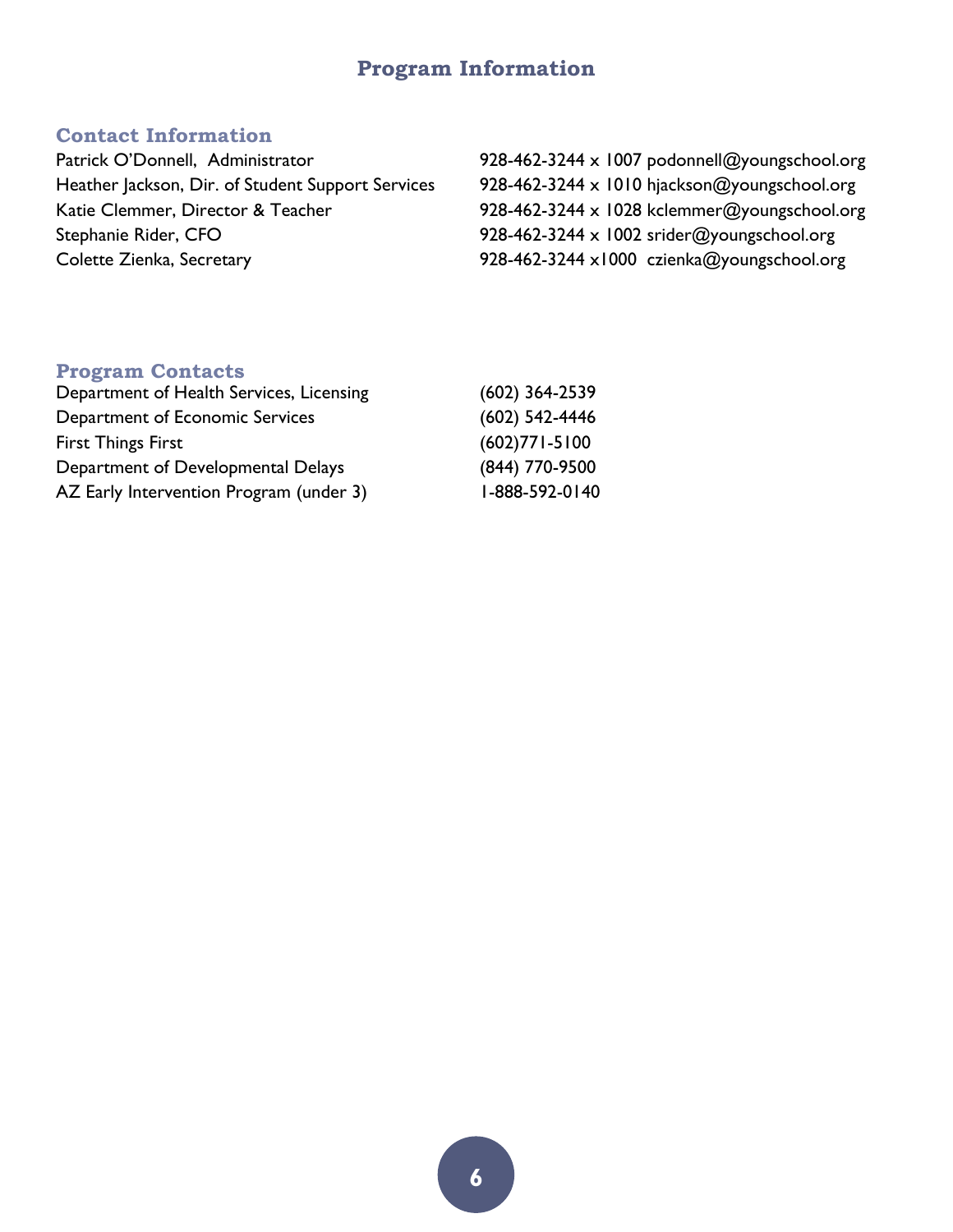# **Program Registration**

#### <span id="page-6-0"></span>**Before any child may begin their enrolled program the registration fee and initial tuition must be paid**.

#### **Enrollment Process**

The process to enroll students may take up to three days. Students will not be able to attend their enrolled program until they have been notified their registration is completed. All forms, documents, and payments must be received in order to begin our program. The staff may make an intake appointment with you to ensure that they are prepared to meet your child's needs.

Your child must be age 3 and potty trained to attend our preschool program. If your child is attending our preschool program because of identified developmental delays, this does not apply.

#### **Registration Schedule**

The school will initially be accepting enrollment for 4 year olds as we have a limited number of spots available. If your child is 3, then you will be added to a waiting list and notified when a spot becomes available. The priority is as follows: 4 year olds with enrolled siblings, 4 year olds, 3 year olds with enrolled siblings, 3 year olds. Children identified with developmental delays have primary priority of participation.

#### **Rates and Fees**

Tuition is prepaid, and billed the 15th of every month. Tuition is considered late if not paid by the 20th of the month. If you are more than 10 minutes late to pick up your child and you have not notified the school, there will be a late fee applied for the next month's tuition.

| Monday through Thursday 7:45-11:00   Regular Preschool Rates |            |
|--------------------------------------------------------------|------------|
| 3 years-5 years                                              | \$50/month |

#### **Other Fees**

Late pick up fee. There will be a late fee if the child is picked up more than 10 minutes late. First thirty (30) minutes \$1 per a minute, 31 minutes and after \$2 per a minute. The administrator may waive up to one late fee pick up if the circumstances are deemed an emergency or unavoidable, and there is no history of prior late pickups.

Late Payment Fee. Payments are due by the 15<sup>th</sup> of the month. Any late payments after the 20<sup>th</sup> of the month, will be charged an extra \$15. The administrator may waive up to one late payment if extraordinary circumstances exist.

Returned Item Fee. Any payments returned from a financial institute, \$35 plus any applicable late fees. If two items or more are returned in an academic year the district will require a secured payment (money order or cashier's check).

#### **Available Discounts**

To inquire about available discounts, please contact Stephanie Rider at the front office.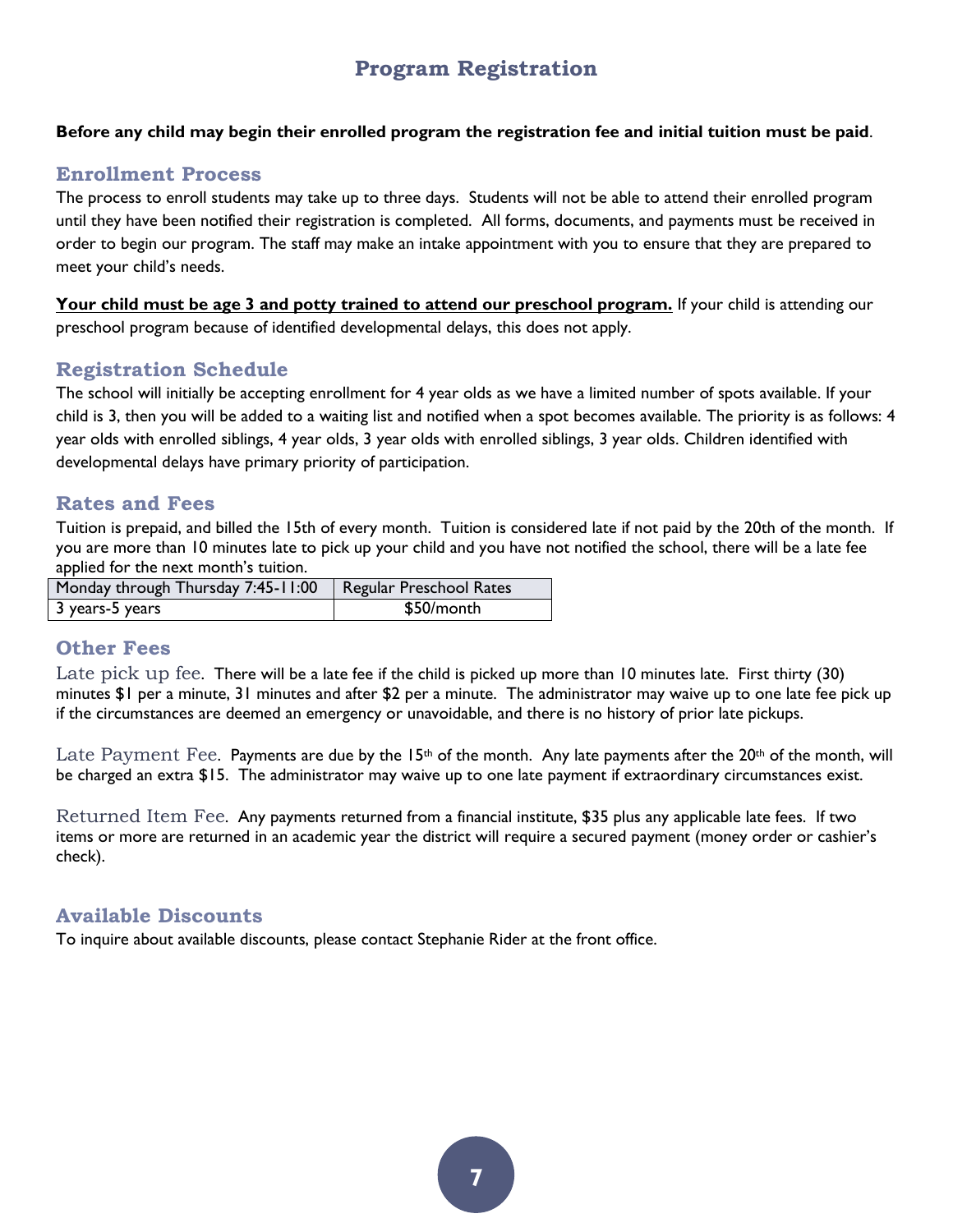## **General Information**

#### <span id="page-7-0"></span>**Operating Hours**

Young Public School currently offers a half day preschool program. Students should only attend school during operation hours. Any time outside of these hours, parents may be charged the late pick up fee. Late pick up fees may also be applied to students who are dropped off early. Please see calendar in registration packet for a list of school breaks.

#### **Monday through Thursday 7:45 -11:00AM**

#### **Expected Items for School**

Every student should have a change of clothes labeled with their initials/name to keep at school. If a child is eligible to receive diapering services, then the parent is responsible for providing diapers and wipes to the school. The teacher would prefer that children came with shoes that are safe for playing outside, sunscreen, and outerwear appropriate for the season.

#### **Methods of Payment**

Payment may be made in the form of check, money order, or cash. Cash payments should be given to the preschool teacher or front office. The payer will be issued a receipt for cash payments. Cash payments not posted to accounts will not be credited if the payer does not have a written receipt. If a payment discrepancy occurs the payer will need to provide a copy of their payment receipt. \*\*Payments are calculated on an hourly rate in our shortest month, and carried over a nine month period, regardless of the number of days in a month.

#### **Program Withdrawal**

If a child(ren) needs to withdraw from a program, the parent/guardian must withdraw the child(ren) and they must inform the teacher. Parent/guardian must complete a withdrawal form; until a child is officially withdrawn, the child will still be enrolled. Legal billing for services will continue until withdrawal papers are completed. Children that miss 8 consecutive days will be dropped and will need to reregister; if there is an active waiting list for the program, we cannot guarantee an opening for the student. Families are responsible for paying any fees accumulated. Waivers will be granted for emergency reasons only, such as a family illness.

#### **Sign In and Out Procedures**

Parent/Guardian or authorized person must sign each child in and out every day that the child attends. We are required per licensing guidelines to have your full legal signature. They consider your full legal signature to be what is on your state issued driver's license or identification card. It is imperative that each child be signed in and out. If a parent/guardian or authorized person is removing a child from the program temporarily they must still be signed out, and signed back in. When signing a child in and out, the exact time is required on the correct date. We will release children only to persons listed and authorized on the emergency card. We cannot allow for children to be released to other parties, even if you contact us via telephone. If a custody order is in place, the school district will need a copy of the legal documentation and will comply with it.

#### **Meals and Nutrition**

The preschool provides an opportunity for breakfast and lunch and the children are encouraged to participate. The program adheres to the USDA guidelines and follows the menu provided by the district food services department. Menus are posted monthly at both classroom entrances, on the school website, and will also be sent home. Snack donations are accepted if they are store bought and sealed in their original container. Please talk to your preschool teacher about approved snacks/foods, because some may be banned due to allergies and/or their messiness. Soda, soft drinks, and energy beverages are not permitted.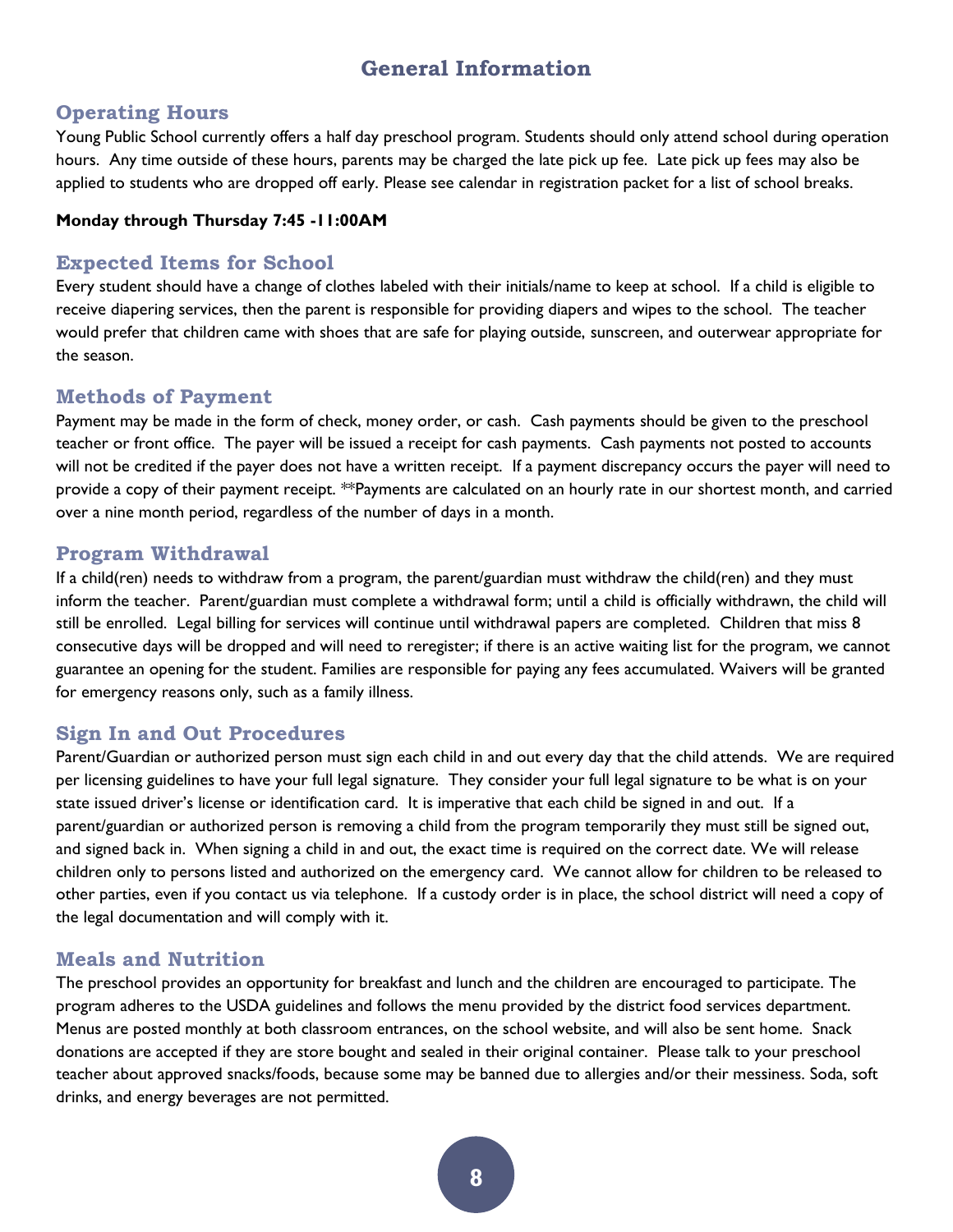#### **Transportation**

It is the parent's responsibility to transport their child to and from preschool. Young Public School Preschool will not be transporting preschool children.

#### **Field Trip Procedures**

Preschool children will not be participating in any field trips off of the Young Public School campus.

#### **Allergies**

If your child has an allergy of any kind please notify the teacher. If the allergy is a severe sensitive allergy, such as a nut allergy, we can prevent such foods from the classroom environment to the best of our abilities.

#### **Medications**

If a student requires a medication, a medication form must be completed. If the medication is a prescription, it must be provided in a pharmaceutical container with the child's name, dosage, medication instructions, and the physician's name. Students are not permitted to retain medications on their person, excluding a rescue inhaler for severe asthma.

#### **Medical Conditions and Special Needs**

It is the responsibility of the parent/guardian to notify the school at the time of enrollment about any special needs or medical conditions the student may have or require. It is important for the success and safety of your child that you disclose all medical and developmental concerns to the Director to assure your child is safe.

#### **Injury and Illness**

If your child has an injury or illness when entering the program please notify the staff so they are aware. Children who are ill may be sent home. If a child has a fever, they may not return to school until the fever has broken for at least 72 hours, without the aid of any fever reducing medication. If a child has an infectious disease, or emitting bodily fluids, they are not permitted to participate in a program until such situation has been resolved. Depending on the illness, a physician's note to return to a school environment may be required.

If your child becomes ill during the school day, the staff may contact you to remove your child from the program if it is believed they are contagious or too ill to participate in school activities. Our staff are trained in basic CPR/First Aid, but are not medical professionals and will make a decision that they believe is in the best interest of your child, while protecting all children. Contagious disease logs are maintained, and, if a contagious disease outbreak occurs, a written notice will be sent home as soon as the school is aware.

If your child becomes injured during program participation, an injury report will be completed. The staff member on duty will review with the parent/guardian how the injury occurred and what actions were taken. If necessary the parent/guardian will be contacted upon occurrence if the staff believes immediate medical attention is required.

In incidents of severe medical illness or injury the staff may utilize their judgment and contact emergency services. Unless otherwise directed your child would be transported to the nearest medical center. When most reasonable to do so you will be contacted and informed of the situation. Our primary goal is to assure your child's well-being. The program is not responsible for emergency service charges incurred if your child becomes ill or injured requiring immediate medical attention.

#### **Insurance Coverage**

Young School District carries liability and vehicle insurance through The Trust. Documentation of the liability insurance coverage is available for review if desired.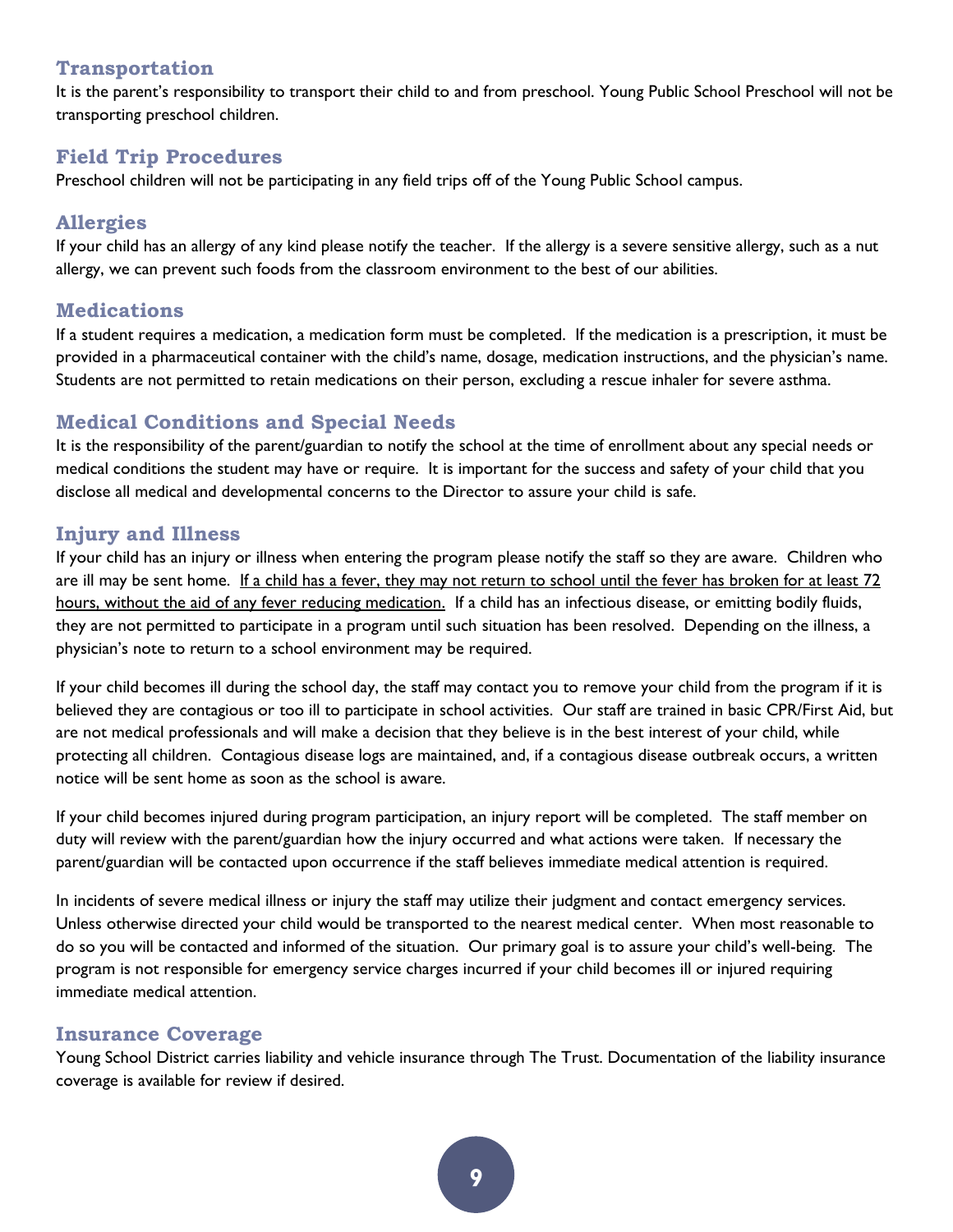#### **Absent or Tardy**

Children do best when they attend school on a regular basis. It is also known that when children arrive on time with their peers that they acclimate to the school day with higher success. While we certainly understand there are incidents that may cause absences and tardiness, we encourage families to keep these to a minimum. If your child is going to be absent please contact their teacher or the front office to inform them your child will be absent or tardy. At this time, please inform us if your child has a contagious disease or illness so we may inform other families their children were exposed, and so we may properly clean the learning environment to minimize the disease or infestation.

It is the expectation that children attend preschool a minimum of 85% of the time. If there is a regular attendance issue, and the program has a wait list, your child may be withdrawn with adequate notice. Families receiving a scholarship who do not meet the attendance guideline may have their scholarship revoked as well.

#### **Visiting or Volunteering**

During the school year, there may be instances where parents are asked to volunteer on certain days. Volunteers will need to fill out a volunteer packet from the front office, pass a background check, as well as obtain a fingerprint clearance card. If you would like to schedule a visit, please contact the Director.

#### **Drop-Off and Pick-Up Procedures**

All students will need to be walked to their class. Parents need to sign their child in and out of school, so they are required to come to the preschool playground for both drop off and pick up.

#### **Empower Program**

The Young Unified School District participates in the Empower program. This program promotes 10 standards that encourage a healthy life style. These standards include maintaining a smoke free environment, practicing sun safety, limited screen time, at least one hour of active play daily, limiting fruit juice, oral health education, and more. For more information about the Empower program, please visit [https://azdhs.gov/prevention/nutrition-physical](https://azdhs.gov/prevention/nutrition-physical-activity/empower/index.php%23standards-resources-home)[activity/empower/index.php#standards-resources-home.](https://azdhs.gov/prevention/nutrition-physical-activity/empower/index.php%23standards-resources-home)

#### **Grievances, Complaints, and Concerns**

We strive to provide high quality services to all students. There are times when you may have a question, or concern. All concerns should initially be addressed with the person whom the concern is about. If you do not receive a response meeting your satisfaction, your next step would be to address your concern with the site director. If you still have concerns beyond this level, the next level will be with our administrator. All persons under governing board policy have a right to file a formal grievance utilizing the grievance form. Grievance forms may be obtained by contacting the front office 928-462-3244.

#### **Pesticides**

At times our school may use pesticides to control infestation. Every attempt will be made to limit pesticide applications to when the school is closed to children. A 48 hour notice will be posted when pesticides are applied.

#### <span id="page-9-0"></span>**Inspections**

For the health and safety of the students, staff, and families at Young Public School, fire, gas, and cafeteria inspections are routinely performed. These inspection reports are available on site for review. Young Public School's Preschool facility is regulated by: Arizona Department of Health Services

> 150 North 18th Avenue, Suite 400 Phoenix, AZ 85007 602-364-2539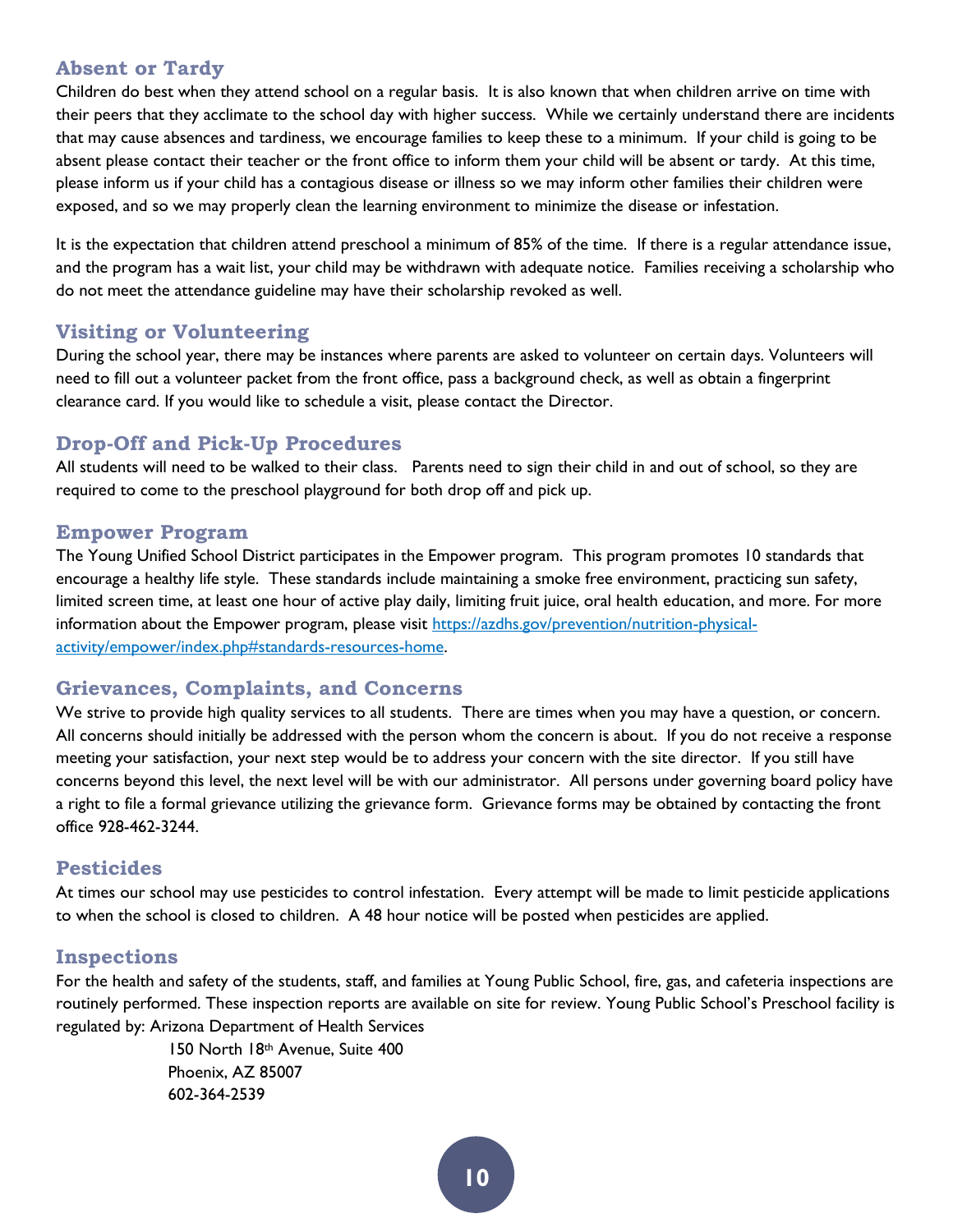# **Preschool, Early Childhood Education**

#### **Assessment of Children**

Preschool programs assess a child's progress in four different ways. We use an assessment program known as GOLD for our most formal assessment. Families and teachers also complete a developmental checklist three times a year. Screenings are done within the first forty-five days a child enters the school program to identify any concerns, or high levels of learning. The final type of assessment is informal teacher assessment.

Children are assessed using the GOLD assessment program that directly connects to the 38 learning standards in our Creative Curriculum. The GOLD assessment is a formative standardized assessment, but meets the needs of individual children. The GOLD assessment is formally completed three times a year, but classroom staff are constantly assessing children and using the information to make educational decisions to support student learning and growth.

The GOLD assessment evaluates student progress in the following areas:

| Cognitive | Physical | Social-Emotional | Language Development   |
|-----------|----------|------------------|------------------------|
| Literacy  | Arts     | Social Studies   | Science and Technology |

#### **Mathematics**

Classroom staff are highly trained in identifying and properly assessing students using the GOLD instrument. Families are encouraged to share information with the classroom teacher that may benefit the student's growth and be used to document the child's development. Three times a year formal assessment reports will be sent home informing parents of their child's progress.

#### **Classrooms and Teacher-to-Student Ratios**

Our preschool program has a cap to stay within our teacher to student ratio. Our current cap is at 10 students.

#### **Positive Guidance Discipline Philosophy**

It is our goal to keep children in their classrooms at all times. Research indicates that when students are able to stay in their learning environment for the school day they have more long term success. The preschool program adheres to the positive guidance discipline philosophy. Positive discipline focuses on understanding the child's developmental stage, and recognizing most behavioral apparitions are due to the child's developmental stage. Positive discipline focuses on redirecting children, providing other options, calming the child, and supporting the child in making better choices.

#### **Program Suspension or Expulsion**

When it is unsafe for a child to be in his/her classroom environment, either for him/herself or the classroom peers, the child may be removed from the learning environment. The first attempt will be to redirect the child temporarily, either to another classroom or an outdoor play area. If the child returns to the learning environment and continues to demonstrate behaviors that cause safety concerns for other children, s/he may be suspended from attending the enrolled program for one to nine days. The administrator will make the determination based on student behaviors warranting program suspension. During a program suspension tuition will not be waived, refunded, or adjusted.

If a child demonstrates *chronic* behaviors that place other students' safety in jeopardy, they may be expelled from attending the program for the remainder of the year. The administrator will make the decision if a child shall be